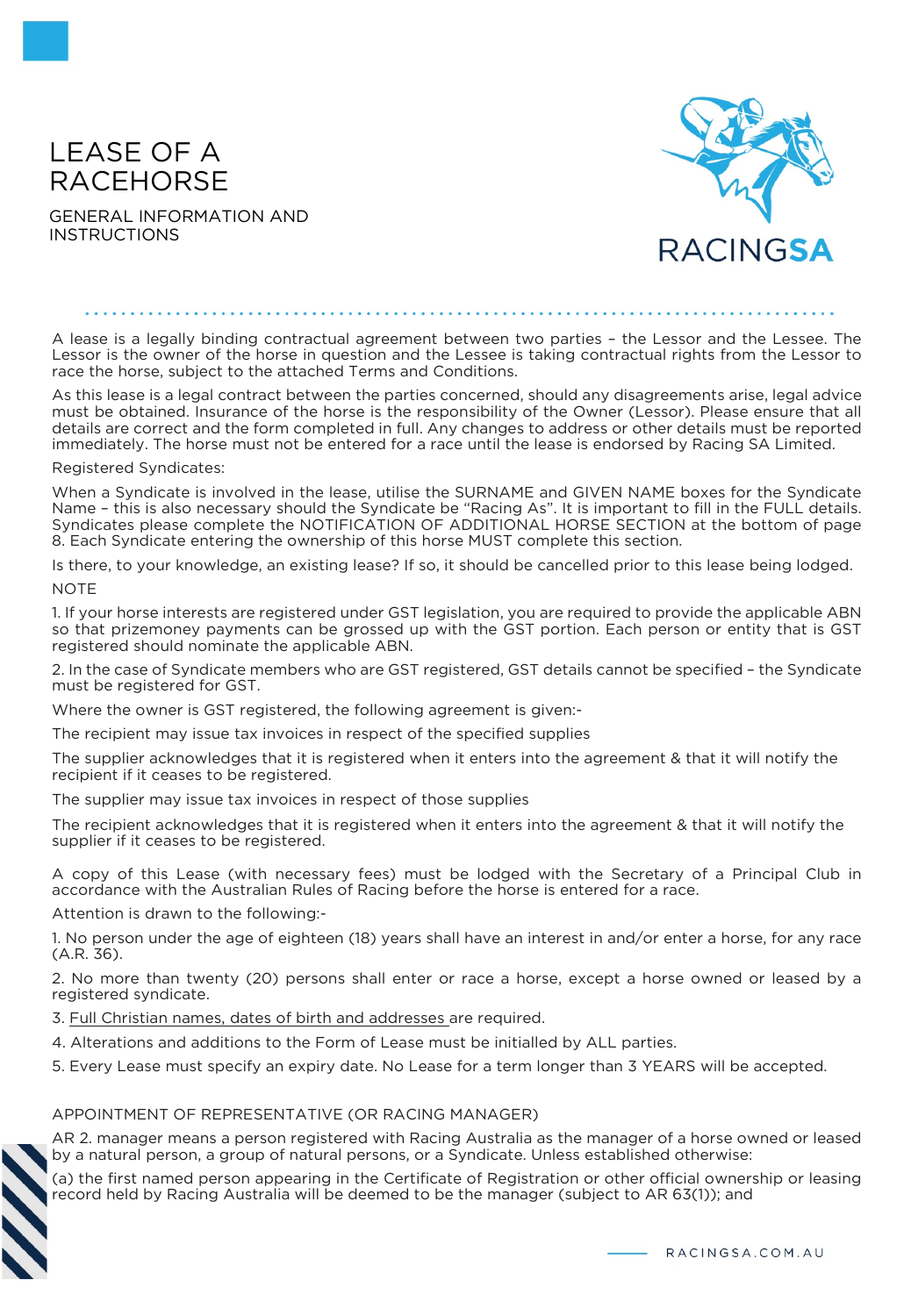

AR 63.

(1) Subject to the TOR Rules (and/or a term of the COA, if relevant), a manager of a horse may be removed or replaced from that position by written notice signed by the owners, lessees or Syndicate members representing more than 50% of the ownership of the horse.

(2) A manager of a horse is of their own right (and without separate express authorisation by the owners, lessees or Syndicate members) entitled to:

(3) The entry or nomination of a horse for any race must state the name of the manager.

(4) The trainer of a horse who enters, nominates, accepts or scratches a horse is, absent proof of an agreement between the trainer and owners to the contrary, deemed to have done so with the authority of the manager and all other nominators.

(a) enter, nominate, accept or scratch a horse from any race;

(b) engage a jockey to ride a horse in any race;

(c) receive any prize money or trophy won by a horse;

(d) act for and represent the owners, lessees or Syndicate members in relation to the horse for the purpose of these Australian Rules, except that where a provision of the TOR Rules (and/or a term of the STA or the COA, if relevant) specifies a process, requirement, or course of action, that provision or term binds the manager in the event of any conflict or inconsistency with this sub rule.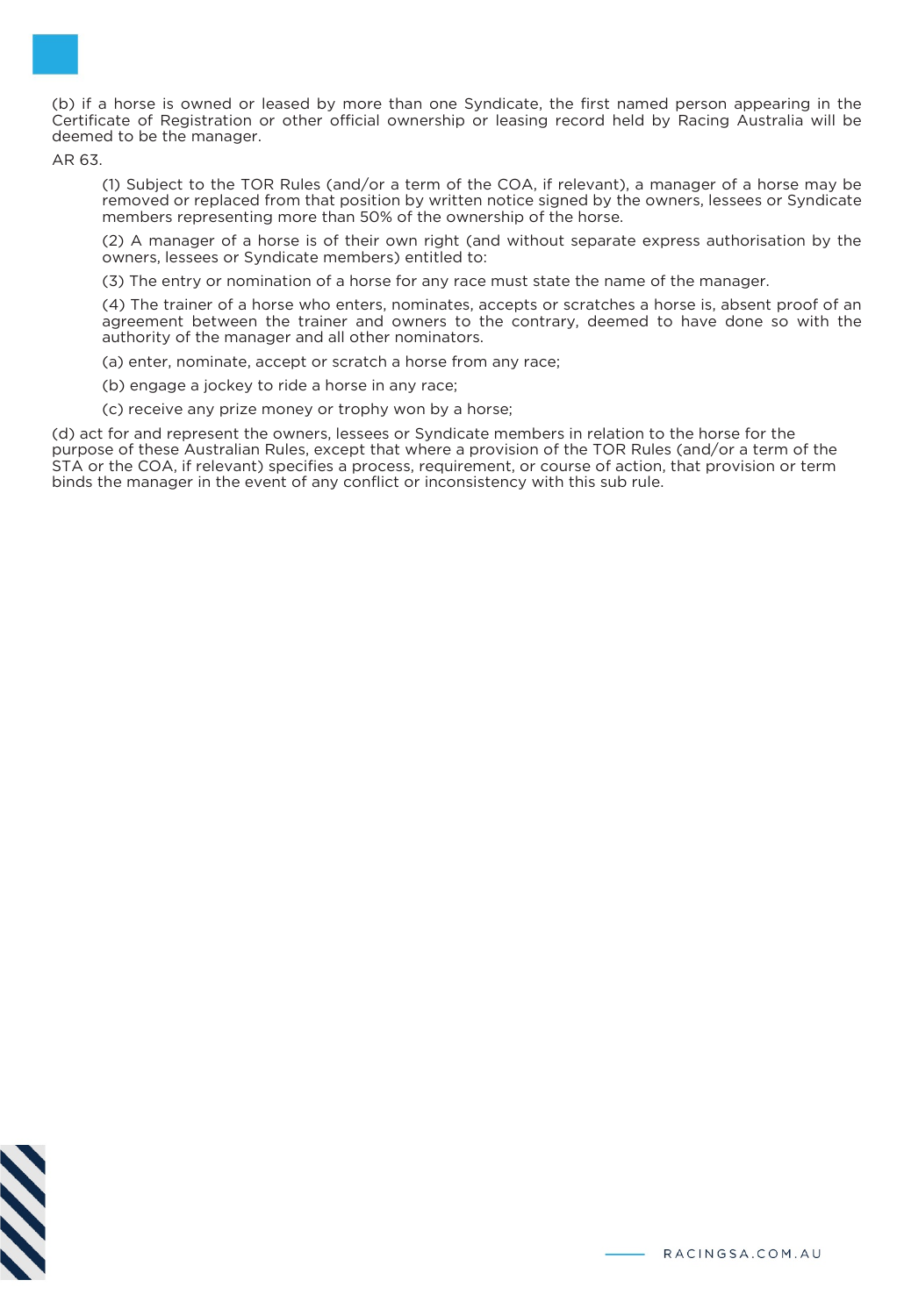~ Rental can be nil, gross or net

~ There can be 20 individual Lessors and 20 individual Lessees.

~ Lessees will appear in the race book (Trainer to organise)

~ Companies can be Lessors even if they are not a Registered Syndicate, but can only be Lessees if their company is registered as a syndicate.

#### LEASE OF RACEHORSE NAMED

 $\zeta$  ) suffix

Dam:\_\_\_\_\_\_\_\_\_\_\_\_\_\_\_\_\_\_\_\_\_\_\_\_\_\_\_\_\_\_\_\_\_\_\_\_\_\_\_\_\_\_\_\_\_\_\_\_\_\_\_\_\_\_\_\_\_

Foaling Date:\_\_\_\_\_\_\_\_\_\_\_\_\_\_\_\_\_\_\_\_\_\_\_\_

THIS AGREEMENT made the ……../……./……. between the following person/s hereinafter called the Lessor/s (owners) and the Lessee/s.

WHEREBY the Lessor agrees to lease and the Lessee agrees to take on the lease from the Lessor, the racehorse described above, agreeing to all conditions for a term:

Commencing on…...…./……..../…….... Expiring on…...…./…....…./…...….

At a rental of \_\_\_\_\_\_\_\_\_percent of the GROSS / NET value (strike out whichever is not applicable) of all monies and trophies, won by or awarded to the said horse during the said term payable at the place and time prescribed in Clause 1(a) of the conditions. (Some form of rental MUST BE stipulated. If no rental, NIL must be inserted). For the purpose of this Agreement, NET VALUE of monies won in any race shall be the amount payable to the Lessee/s after deduction of fees due as provided for in the Rules of Racing.

Please show any additional requirements hereunder as SPECIAL CLAUSES: Please sign below to indicate that all conditions contained in this lease, including any Special Clauses, are hereby agreed to by all parties of the lease:

Signature/s of Lessor/s (Owner/s)

| 1(Mgr)         |                |    |    |
|----------------|----------------|----|----|
| ১              |                |    |    |
| 9              | 1 <sup>0</sup> | -- | 12 |
| 13             |                | כו | 16 |
| $\overline{ }$ | 10             | 19 | 20 |

#### Signature/s of Lessee/s

| 1(Mgr) |          |    |    |  |
|--------|----------|----|----|--|
| 5      |          |    |    |  |
| 9      | $1 \cap$ |    | າາ |  |
| 13     |          |    | 16 |  |
|        | 10       | 10 | 20 |  |

| Please circle: Bankcard Visa Mastercard |  |  |  |  |
|-----------------------------------------|--|--|--|--|
| Card Number ____/____/____/____/____    |  |  |  |  |
|                                         |  |  |  |  |
|                                         |  |  |  |  |
|                                         |  |  |  |  |
|                                         |  |  |  |  |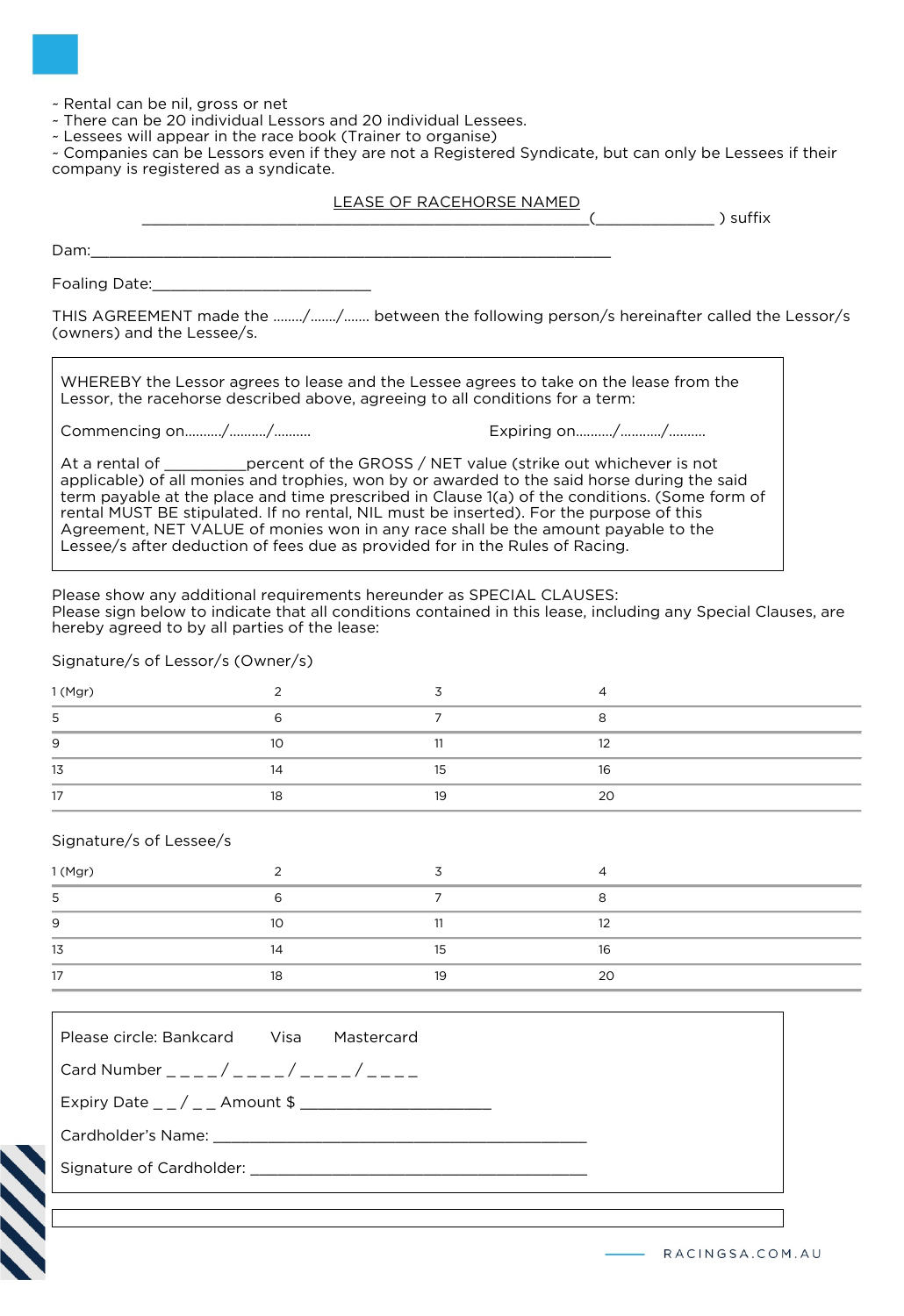| Amount: |
|---------|
|---------|

Cash / Cheque / Money Order / Credit Card

Date Received:

Registration Officer:

Cheques are payable to Racing SA Limited, GPO Box 2646, Adelaide SA 5001 Phone: 08 8179 9824 Fax: 08 8179 9892 Email: [transfers@racingsa.com.au](mailto:transfers@racingsa.com.au.)

Payment of the current lease application fee of \$55 can be by either cash, cheque, money order or credit card. Cheques and money orders to be made payable to Racing SA Limited. Please note we only accept Visa or Mastercard.

#### **Location Of The Horse At The Time Of Application**

Street Address

Suburb \_\_\_\_\_\_\_\_\_\_\_\_\_\_\_\_\_\_\_\_\_\_\_\_\_\_\_\_\_\_\_ \_\_\_\_\_\_\_\_\_\_\_\_\_\_\_\_\_\_\_\_\_\_\_\_\_\_\_\_ \_\_\_\_\_\_\_\_\_\_\_\_\_\_\_\_\_\_\_\_\_\_ Postcode State

**\*Important:** Under the Australian Rules of Racing, you must provide the location of the horse at the time of this application. This form will not be processed if these fields are left blank.

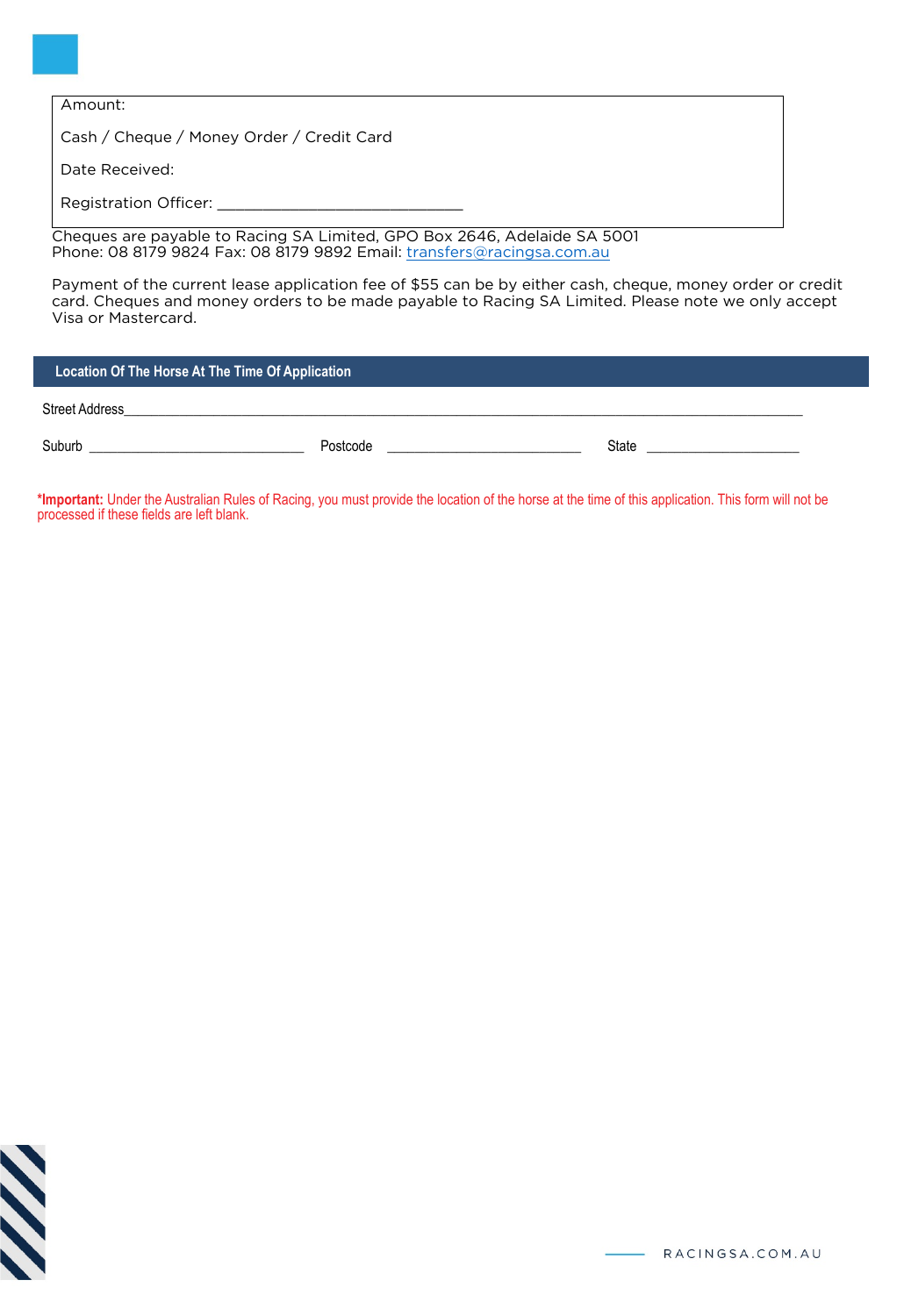## LEASE OF RACEHORSE NAMED

| LESSEE/S DETAILS: I/We declare that the names of the Lessee/s appearing on this Agreement are a true<br>and accurate disclosure of all interested persons (Refer AR.56B) and I/We have read the Terms and<br>Conditions of this Lease including the questions on Page 6 headed PERSONAL INFORMATION and<br>OWNER GST/EFT DECLARATION. If the Certificate of Lease Endorsement is not to be forwarded to the<br>Manager, please supply delivery instructions below: |  |
|--------------------------------------------------------------------------------------------------------------------------------------------------------------------------------------------------------------------------------------------------------------------------------------------------------------------------------------------------------------------------------------------------------------------------------------------------------------------|--|
|                                                                                                                                                                                                                                                                                                                                                                                                                                                                    |  |
|                                                                                                                                                                                                                                                                                                                                                                                                                                                                    |  |
|                                                                                                                                                                                                                                                                                                                                                                                                                                                                    |  |
| PLEASE NOTE THE TOTAL COMBINED SHARE PERCENTAGE MUST EQUAL 100%                                                                                                                                                                                                                                                                                                                                                                                                    |  |
| MANAGER (Lessee 1): Shall be treated as the MANAGER (subject to AR.63)                                                                                                                                                                                                                                                                                                                                                                                             |  |
|                                                                                                                                                                                                                                                                                                                                                                                                                                                                    |  |
| Title: Title:                                                                                                                                                                                                                                                                                                                                                                                                                                                      |  |
|                                                                                                                                                                                                                                                                                                                                                                                                                                                                    |  |
|                                                                                                                                                                                                                                                                                                                                                                                                                                                                    |  |
|                                                                                                                                                                                                                                                                                                                                                                                                                                                                    |  |
|                                                                                                                                                                                                                                                                                                                                                                                                                                                                    |  |
|                                                                                                                                                                                                                                                                                                                                                                                                                                                                    |  |
| Is this Entity GST Registered? YES/NO<br>If yes, please enter ABN                                                                                                                                                                                                                                                                                                                                                                                                  |  |
|                                                                                                                                                                                                                                                                                                                                                                                                                                                                    |  |
| BSB: (6 Digits):                                                                                                                                                                                                                                                                                                                                                                                                                                                   |  |
|                                                                                                                                                                                                                                                                                                                                                                                                                                                                    |  |
|                                                                                                                                                                                                                                                                                                                                                                                                                                                                    |  |
| Signature:                                                                                                                                                                                                                                                                                                                                                                                                                                                         |  |

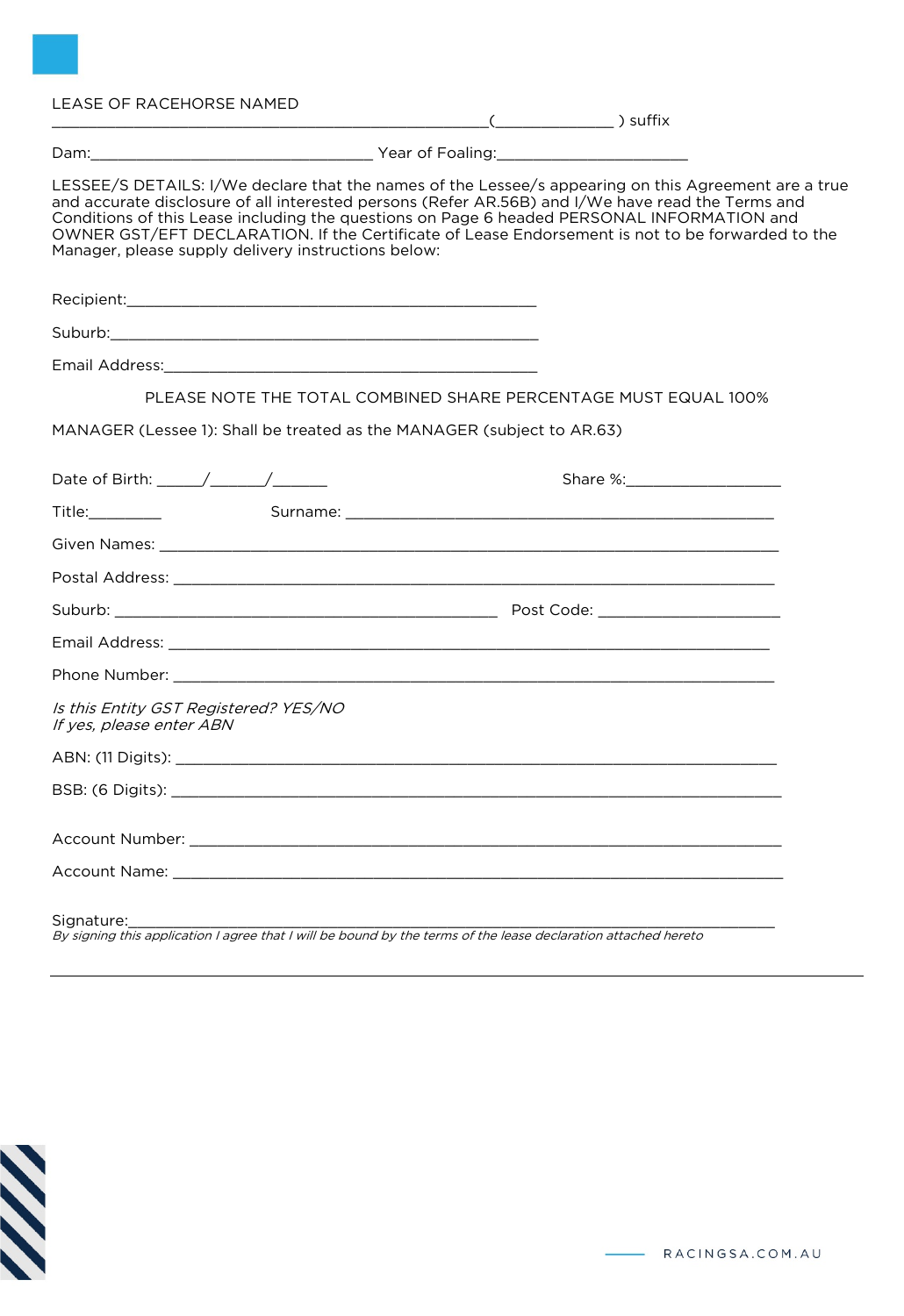| Title: The control of the control of the control of the control of the control of the control of the control of the control of the control of the control of the control of the control of the control of the control of the c |                                                                                                                                                                                                                                |
|--------------------------------------------------------------------------------------------------------------------------------------------------------------------------------------------------------------------------------|--------------------------------------------------------------------------------------------------------------------------------------------------------------------------------------------------------------------------------|
|                                                                                                                                                                                                                                |                                                                                                                                                                                                                                |
|                                                                                                                                                                                                                                |                                                                                                                                                                                                                                |
|                                                                                                                                                                                                                                |                                                                                                                                                                                                                                |
|                                                                                                                                                                                                                                |                                                                                                                                                                                                                                |
|                                                                                                                                                                                                                                |                                                                                                                                                                                                                                |
| Is this Entity GST Registered? YES/NO<br>If yes, please enter ABN                                                                                                                                                              |                                                                                                                                                                                                                                |
|                                                                                                                                                                                                                                |                                                                                                                                                                                                                                |
|                                                                                                                                                                                                                                |                                                                                                                                                                                                                                |
|                                                                                                                                                                                                                                |                                                                                                                                                                                                                                |
|                                                                                                                                                                                                                                |                                                                                                                                                                                                                                |
|                                                                                                                                                                                                                                | Signature: Signature: Signature: Signature: Signature: Signature: Signature: Signature: Signature: Signature: Signature: Signature: Signature: Signature: Signature: Signature: Signature: Signature: Signature: Signature: Si |
| Lessee 3:                                                                                                                                                                                                                      |                                                                                                                                                                                                                                |
| Date of Birth: $\angle$                                                                                                                                                                                                        |                                                                                                                                                                                                                                |
|                                                                                                                                                                                                                                |                                                                                                                                                                                                                                |
| <b>Given Names:</b>                                                                                                                                                                                                            |                                                                                                                                                                                                                                |
|                                                                                                                                                                                                                                |                                                                                                                                                                                                                                |
|                                                                                                                                                                                                                                |                                                                                                                                                                                                                                |
|                                                                                                                                                                                                                                |                                                                                                                                                                                                                                |
|                                                                                                                                                                                                                                |                                                                                                                                                                                                                                |
| Is this Entity GST Registered? YES/NO<br>If yes, please enter ABN                                                                                                                                                              |                                                                                                                                                                                                                                |
|                                                                                                                                                                                                                                |                                                                                                                                                                                                                                |
|                                                                                                                                                                                                                                |                                                                                                                                                                                                                                |
|                                                                                                                                                                                                                                |                                                                                                                                                                                                                                |
|                                                                                                                                                                                                                                |                                                                                                                                                                                                                                |
|                                                                                                                                                                                                                                |                                                                                                                                                                                                                                |
|                                                                                                                                                                                                                                |                                                                                                                                                                                                                                |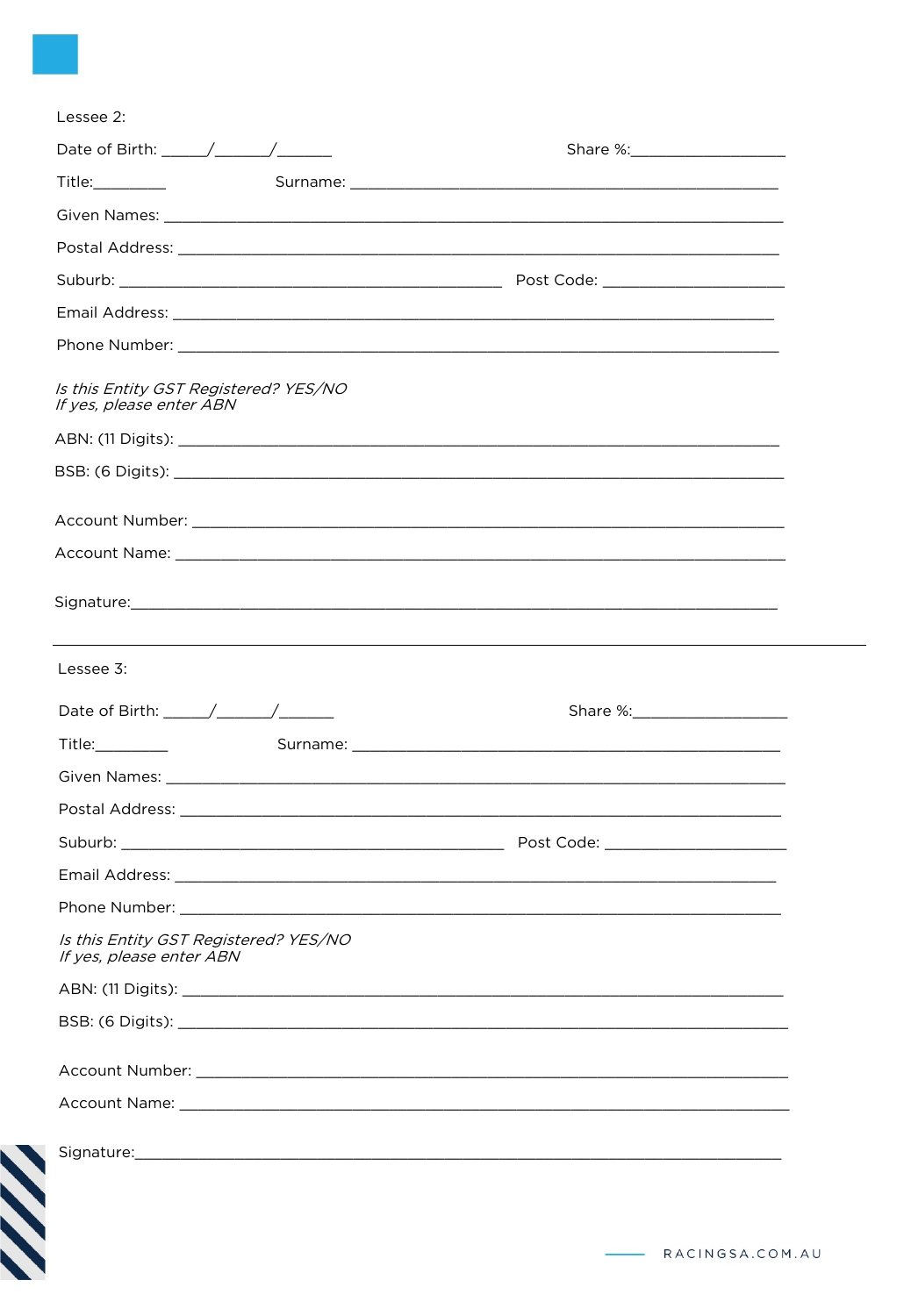| Lessee 4 |  |
|----------|--|
|          |  |

| Is this Entity GST Registered? YES/NO<br>If yes, please enter ABN |  |
|-------------------------------------------------------------------|--|
|                                                                   |  |
|                                                                   |  |
|                                                                   |  |
|                                                                   |  |
|                                                                   |  |
|                                                                   |  |
|                                                                   |  |
| Lessee 5:                                                         |  |
|                                                                   |  |
| Title:_________                                                   |  |
|                                                                   |  |
|                                                                   |  |
|                                                                   |  |
|                                                                   |  |
|                                                                   |  |
| Is this Entity GST Registered? YES/NO<br>If yes, please enter ABN |  |
|                                                                   |  |
|                                                                   |  |
|                                                                   |  |
|                                                                   |  |
|                                                                   |  |
|                                                                   |  |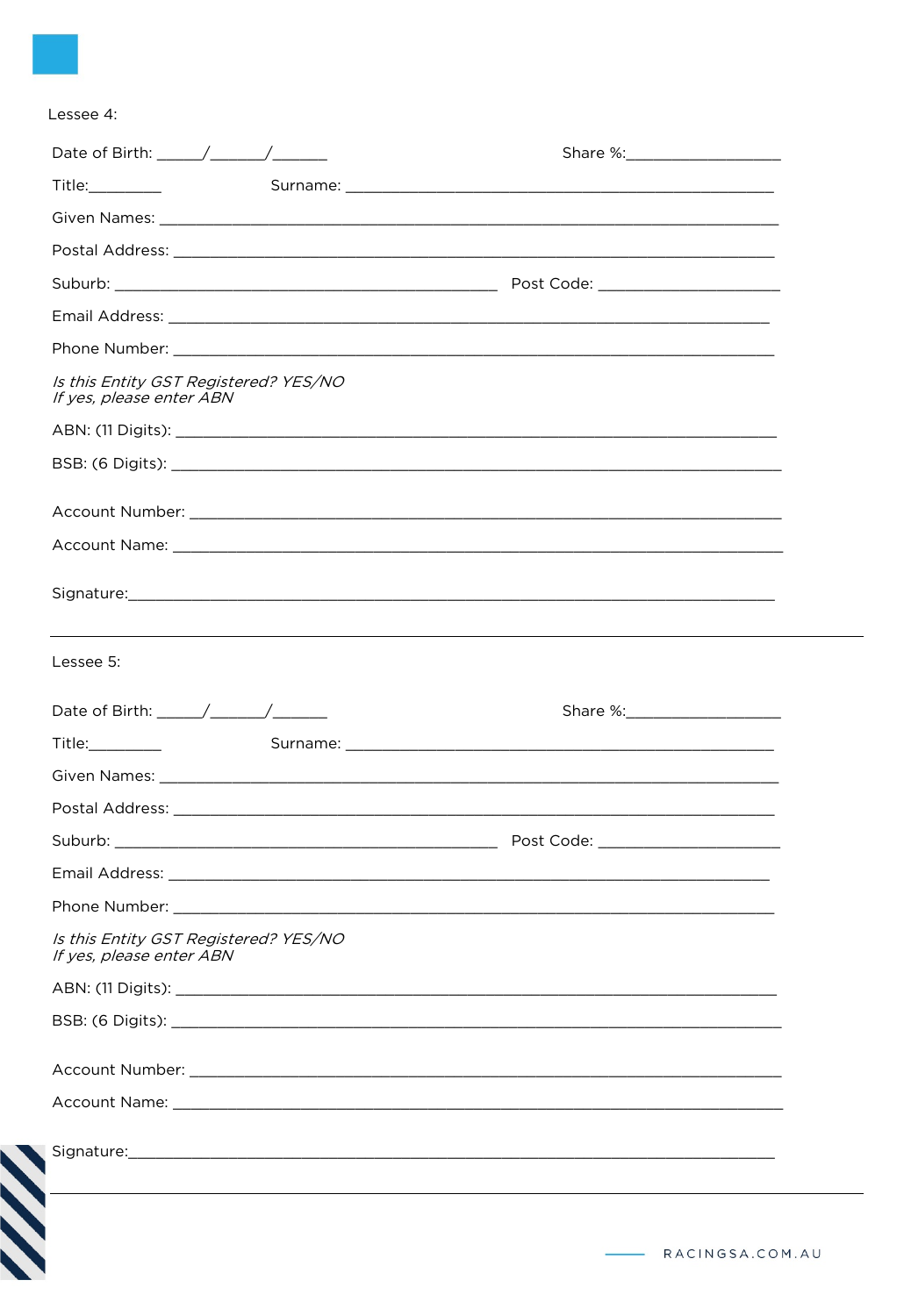| Title:_________                                                                |  |  |
|--------------------------------------------------------------------------------|--|--|
|                                                                                |  |  |
|                                                                                |  |  |
|                                                                                |  |  |
|                                                                                |  |  |
|                                                                                |  |  |
| Is this Entity GST Registered? YES/NO<br>If yes, please enter ABN              |  |  |
|                                                                                |  |  |
|                                                                                |  |  |
|                                                                                |  |  |
|                                                                                |  |  |
|                                                                                |  |  |
|                                                                                |  |  |
|                                                                                |  |  |
|                                                                                |  |  |
|                                                                                |  |  |
|                                                                                |  |  |
|                                                                                |  |  |
|                                                                                |  |  |
|                                                                                |  |  |
|                                                                                |  |  |
| Lessee 7:<br>Is this Entity GST Registered? YES/NO<br>If yes, please enter ABN |  |  |
|                                                                                |  |  |
|                                                                                |  |  |
|                                                                                |  |  |
|                                                                                |  |  |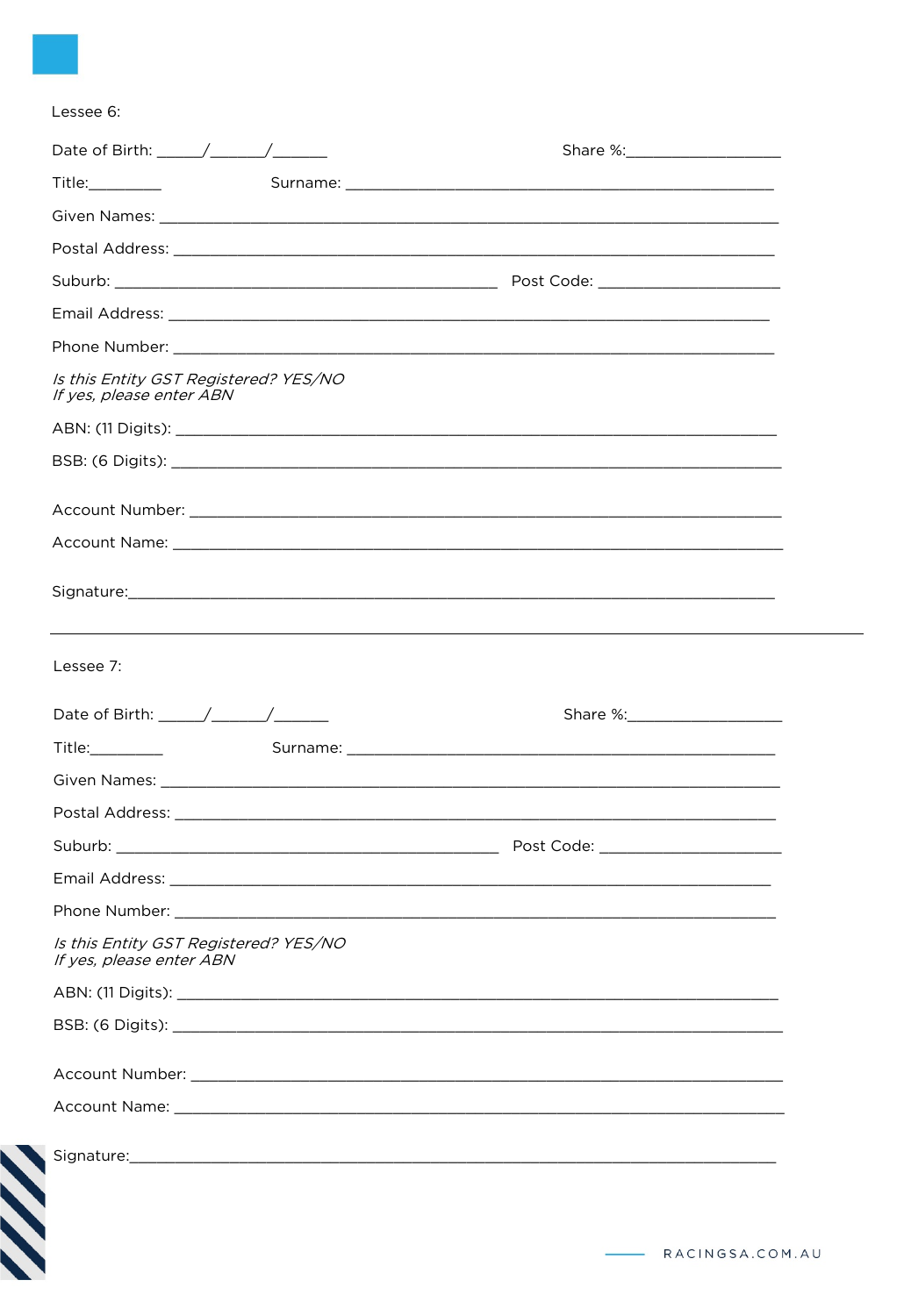## Lessee 8:

**SS** 

| Title:_________                                                                               |  |
|-----------------------------------------------------------------------------------------------|--|
|                                                                                               |  |
|                                                                                               |  |
|                                                                                               |  |
|                                                                                               |  |
|                                                                                               |  |
| Is this Entity GST Registered? YES/NO<br>If yes, please enter ABN                             |  |
|                                                                                               |  |
|                                                                                               |  |
|                                                                                               |  |
|                                                                                               |  |
|                                                                                               |  |
|                                                                                               |  |
|                                                                                               |  |
| ,我们也不会有什么。""我们的人,我们也不会有什么?""我们的人,我们也不会有什么?""我们的人,我们也不会有什么?""我们的人,我们也不会有什么?""我们的人<br>Lessee 9: |  |
|                                                                                               |  |
|                                                                                               |  |
|                                                                                               |  |
|                                                                                               |  |
|                                                                                               |  |
|                                                                                               |  |
|                                                                                               |  |
| Is this Entity GST Registered? YES/NO<br>If yes, please enter ABN                             |  |
|                                                                                               |  |
|                                                                                               |  |
|                                                                                               |  |
|                                                                                               |  |
|                                                                                               |  |
|                                                                                               |  |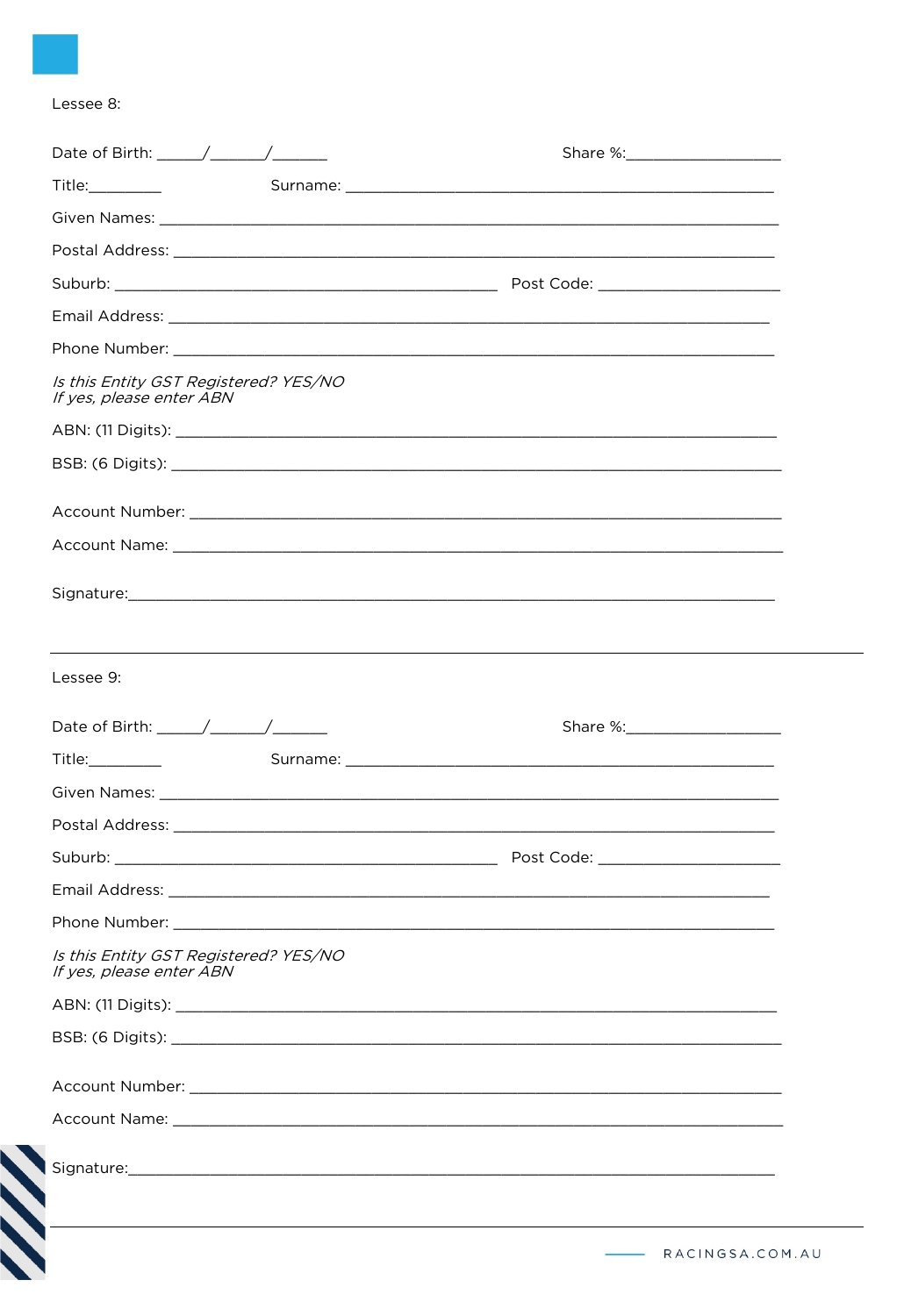#### Lessee 10:

| Date of Birth: $\frac{1}{2}$ $\frac{1}{2}$ $\frac{1}{2}$ $\frac{1}{2}$ $\frac{1}{2}$ $\frac{1}{2}$ $\frac{1}{2}$ $\frac{1}{2}$ $\frac{1}{2}$ $\frac{1}{2}$ $\frac{1}{2}$ $\frac{1}{2}$ $\frac{1}{2}$ $\frac{1}{2}$ $\frac{1}{2}$ $\frac{1}{2}$ $\frac{1}{2}$ $\frac{1}{2}$ $\frac{1}{2}$ $\frac{1}{2}$ $\frac{1}{$ |  |
|--------------------------------------------------------------------------------------------------------------------------------------------------------------------------------------------------------------------------------------------------------------------------------------------------------------------|--|
|                                                                                                                                                                                                                                                                                                                    |  |
|                                                                                                                                                                                                                                                                                                                    |  |
|                                                                                                                                                                                                                                                                                                                    |  |
|                                                                                                                                                                                                                                                                                                                    |  |
|                                                                                                                                                                                                                                                                                                                    |  |
|                                                                                                                                                                                                                                                                                                                    |  |
| Is this Entity GST Registered? YES/NO<br>If yes, please enter ABN                                                                                                                                                                                                                                                  |  |
|                                                                                                                                                                                                                                                                                                                    |  |
|                                                                                                                                                                                                                                                                                                                    |  |
|                                                                                                                                                                                                                                                                                                                    |  |
|                                                                                                                                                                                                                                                                                                                    |  |
|                                                                                                                                                                                                                                                                                                                    |  |
|                                                                                                                                                                                                                                                                                                                    |  |
|                                                                                                                                                                                                                                                                                                                    |  |
|                                                                                                                                                                                                                                                                                                                    |  |
|                                                                                                                                                                                                                                                                                                                    |  |
|                                                                                                                                                                                                                                                                                                                    |  |
|                                                                                                                                                                                                                                                                                                                    |  |
|                                                                                                                                                                                                                                                                                                                    |  |
|                                                                                                                                                                                                                                                                                                                    |  |
|                                                                                                                                                                                                                                                                                                                    |  |
|                                                                                                                                                                                                                                                                                                                    |  |
|                                                                                                                                                                                                                                                                                                                    |  |
|                                                                                                                                                                                                                                                                                                                    |  |
|                                                                                                                                                                                                                                                                                                                    |  |
|                                                                                                                                                                                                                                                                                                                    |  |
|                                                                                                                                                                                                                                                                                                                    |  |
|                                                                                                                                                                                                                                                                                                                    |  |
| Lessee 11:<br>Postal Address: _<br>Is this Entity GST Registered? YES/NO<br>If yes, please enter ABN                                                                                                                                                                                                               |  |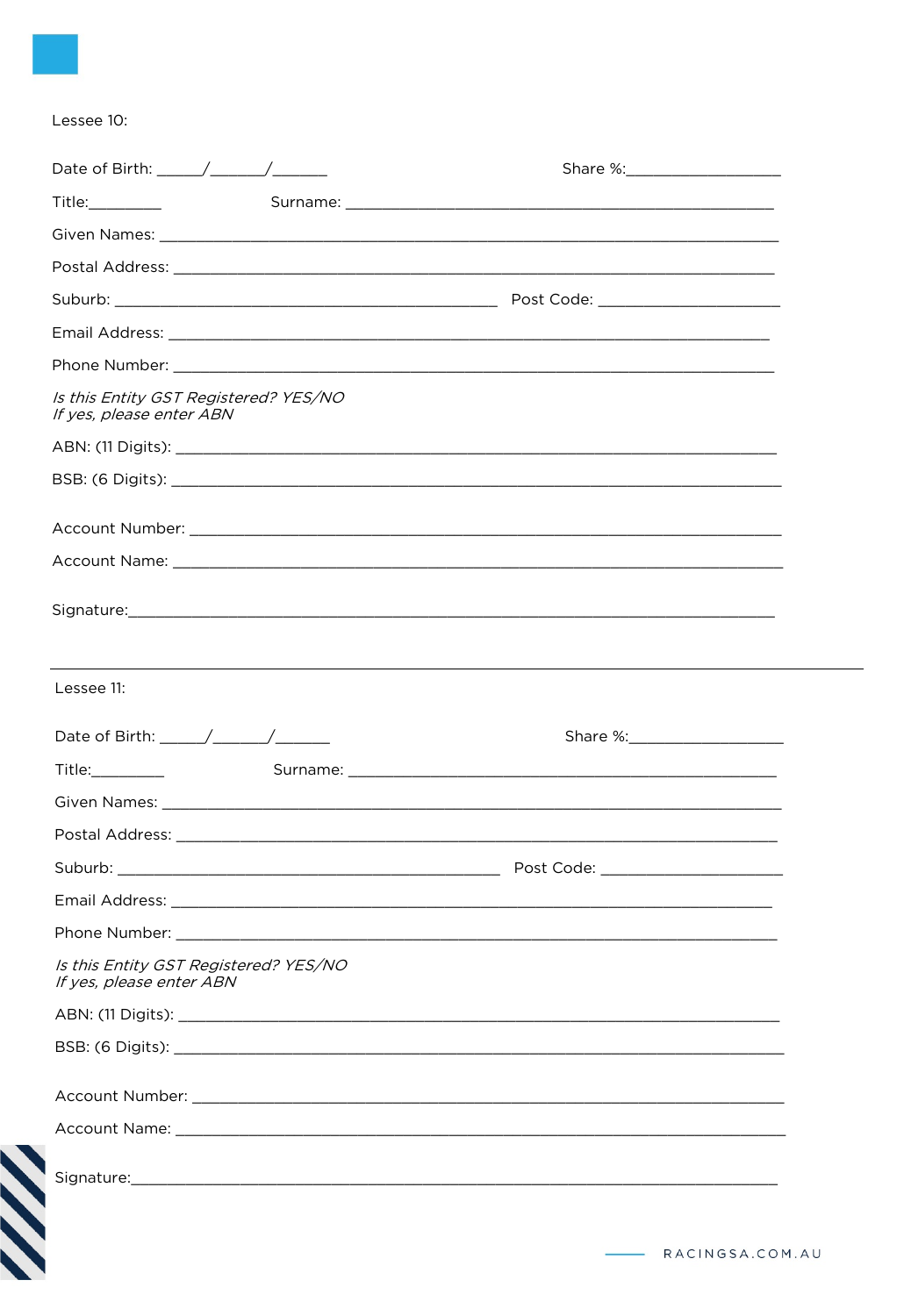# Lessee 12:

|                                                                   | Postal Address: National Address: National Address: National Address: National Address: National Address: National Address: National Address: National Address: National Address: National Address: National Address: National |  |
|-------------------------------------------------------------------|--------------------------------------------------------------------------------------------------------------------------------------------------------------------------------------------------------------------------------|--|
|                                                                   |                                                                                                                                                                                                                                |  |
|                                                                   |                                                                                                                                                                                                                                |  |
|                                                                   |                                                                                                                                                                                                                                |  |
| Is this Entity GST Registered? YES/NO<br>If yes, please enter ABN |                                                                                                                                                                                                                                |  |
|                                                                   |                                                                                                                                                                                                                                |  |
|                                                                   |                                                                                                                                                                                                                                |  |
|                                                                   |                                                                                                                                                                                                                                |  |
|                                                                   |                                                                                                                                                                                                                                |  |
|                                                                   | Signature: Signature: Signature: Signature: Signature: Signature: Signature: Signature: Signature: Signature: Signature: Signature: Signature: Signature: Signature: Signature: Signature: Signature: Signature: Signature: Si |  |
|                                                                   |                                                                                                                                                                                                                                |  |
|                                                                   |                                                                                                                                                                                                                                |  |
|                                                                   |                                                                                                                                                                                                                                |  |
|                                                                   |                                                                                                                                                                                                                                |  |
|                                                                   |                                                                                                                                                                                                                                |  |
|                                                                   |                                                                                                                                                                                                                                |  |
|                                                                   |                                                                                                                                                                                                                                |  |
| Lessee 13:                                                        |                                                                                                                                                                                                                                |  |
|                                                                   |                                                                                                                                                                                                                                |  |
|                                                                   |                                                                                                                                                                                                                                |  |
| Is this Entity GST Registered? YES/NO<br>If yes, please enter ABN |                                                                                                                                                                                                                                |  |
|                                                                   |                                                                                                                                                                                                                                |  |
|                                                                   |                                                                                                                                                                                                                                |  |
|                                                                   |                                                                                                                                                                                                                                |  |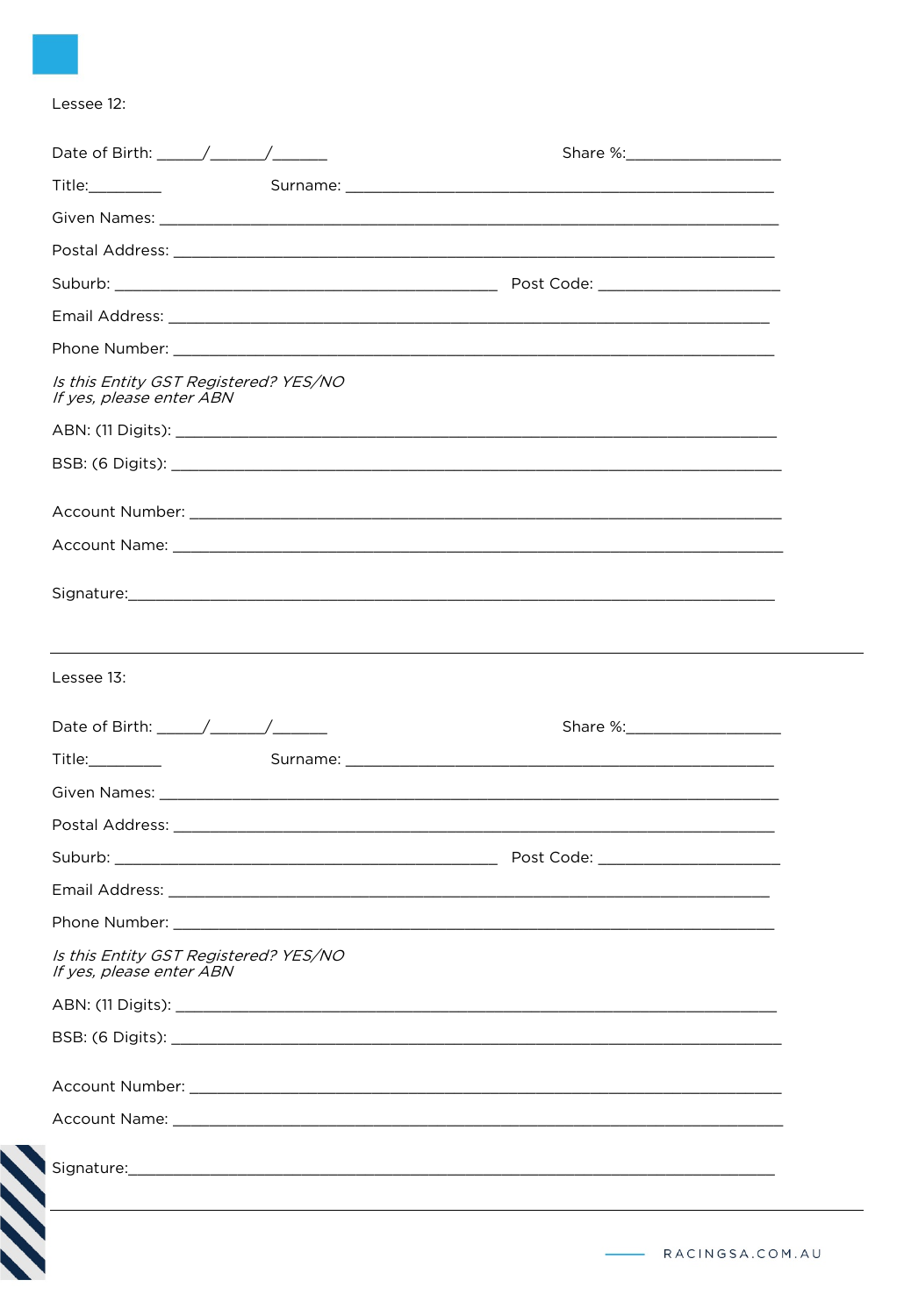# Lessee 14:

| Is this Entity GST Registered? YES/NO<br>If yes, please enter ABN                                                                                                                                                                                                                                                  |                                   |
|--------------------------------------------------------------------------------------------------------------------------------------------------------------------------------------------------------------------------------------------------------------------------------------------------------------------|-----------------------------------|
|                                                                                                                                                                                                                                                                                                                    |                                   |
|                                                                                                                                                                                                                                                                                                                    |                                   |
|                                                                                                                                                                                                                                                                                                                    |                                   |
|                                                                                                                                                                                                                                                                                                                    |                                   |
|                                                                                                                                                                                                                                                                                                                    |                                   |
| Lessee 15:                                                                                                                                                                                                                                                                                                         |                                   |
| Date of Birth: $\frac{1}{2}$ $\frac{1}{2}$ $\frac{1}{2}$ $\frac{1}{2}$ $\frac{1}{2}$ $\frac{1}{2}$ $\frac{1}{2}$ $\frac{1}{2}$ $\frac{1}{2}$ $\frac{1}{2}$ $\frac{1}{2}$ $\frac{1}{2}$ $\frac{1}{2}$ $\frac{1}{2}$ $\frac{1}{2}$ $\frac{1}{2}$ $\frac{1}{2}$ $\frac{1}{2}$ $\frac{1}{2}$ $\frac{1}{2}$ $\frac{1}{$ |                                   |
|                                                                                                                                                                                                                                                                                                                    |                                   |
|                                                                                                                                                                                                                                                                                                                    |                                   |
| Postal Address: entrance and a series of the series of the series of the series of the series of the series of                                                                                                                                                                                                     |                                   |
|                                                                                                                                                                                                                                                                                                                    | Post Code: ______________________ |
|                                                                                                                                                                                                                                                                                                                    |                                   |
|                                                                                                                                                                                                                                                                                                                    |                                   |
| Is this Entity GST Registered? YES/NO<br>If yes, please enter ABN                                                                                                                                                                                                                                                  |                                   |
|                                                                                                                                                                                                                                                                                                                    |                                   |
|                                                                                                                                                                                                                                                                                                                    |                                   |
|                                                                                                                                                                                                                                                                                                                    |                                   |
|                                                                                                                                                                                                                                                                                                                    |                                   |
|                                                                                                                                                                                                                                                                                                                    |                                   |
|                                                                                                                                                                                                                                                                                                                    |                                   |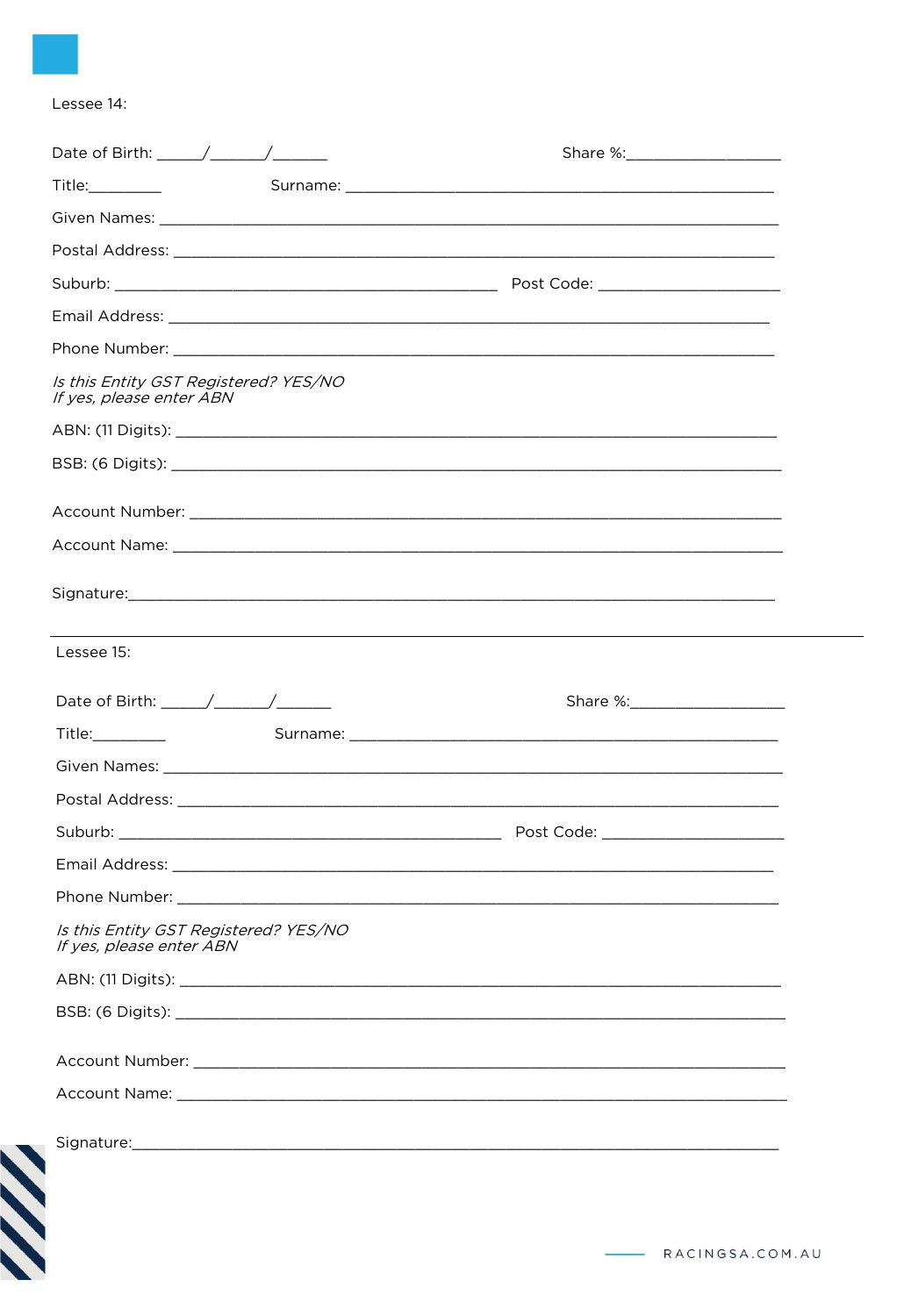### Lessee 16:

| Title: <u>with the second contract of the second contract of the second contract of the second contract of the second contract of the second contract of the second contract of the second contract of the second contract of th</u> |                  |
|--------------------------------------------------------------------------------------------------------------------------------------------------------------------------------------------------------------------------------------|------------------|
|                                                                                                                                                                                                                                      |                  |
|                                                                                                                                                                                                                                      |                  |
|                                                                                                                                                                                                                                      |                  |
|                                                                                                                                                                                                                                      |                  |
|                                                                                                                                                                                                                                      |                  |
| Is this Entity GST Registered? YES/NO<br>If yes, please enter ABN                                                                                                                                                                    |                  |
|                                                                                                                                                                                                                                      |                  |
|                                                                                                                                                                                                                                      |                  |
|                                                                                                                                                                                                                                      |                  |
|                                                                                                                                                                                                                                      |                  |
|                                                                                                                                                                                                                                      |                  |
|                                                                                                                                                                                                                                      |                  |
| Lessee 17:                                                                                                                                                                                                                           |                  |
| Date of Birth: $\frac{\sqrt{2}}{2}$                                                                                                                                                                                                  |                  |
|                                                                                                                                                                                                                                      |                  |
|                                                                                                                                                                                                                                      |                  |
|                                                                                                                                                                                                                                      |                  |
|                                                                                                                                                                                                                                      |                  |
|                                                                                                                                                                                                                                      |                  |
|                                                                                                                                                                                                                                      |                  |
| Is this Entity GST Registered? YES/NO<br>If yes, please enter ABN                                                                                                                                                                    |                  |
|                                                                                                                                                                                                                                      |                  |
|                                                                                                                                                                                                                                      |                  |
|                                                                                                                                                                                                                                      |                  |
|                                                                                                                                                                                                                                      |                  |
|                                                                                                                                                                                                                                      |                  |
|                                                                                                                                                                                                                                      | $\sum_{i=1}^{n}$ |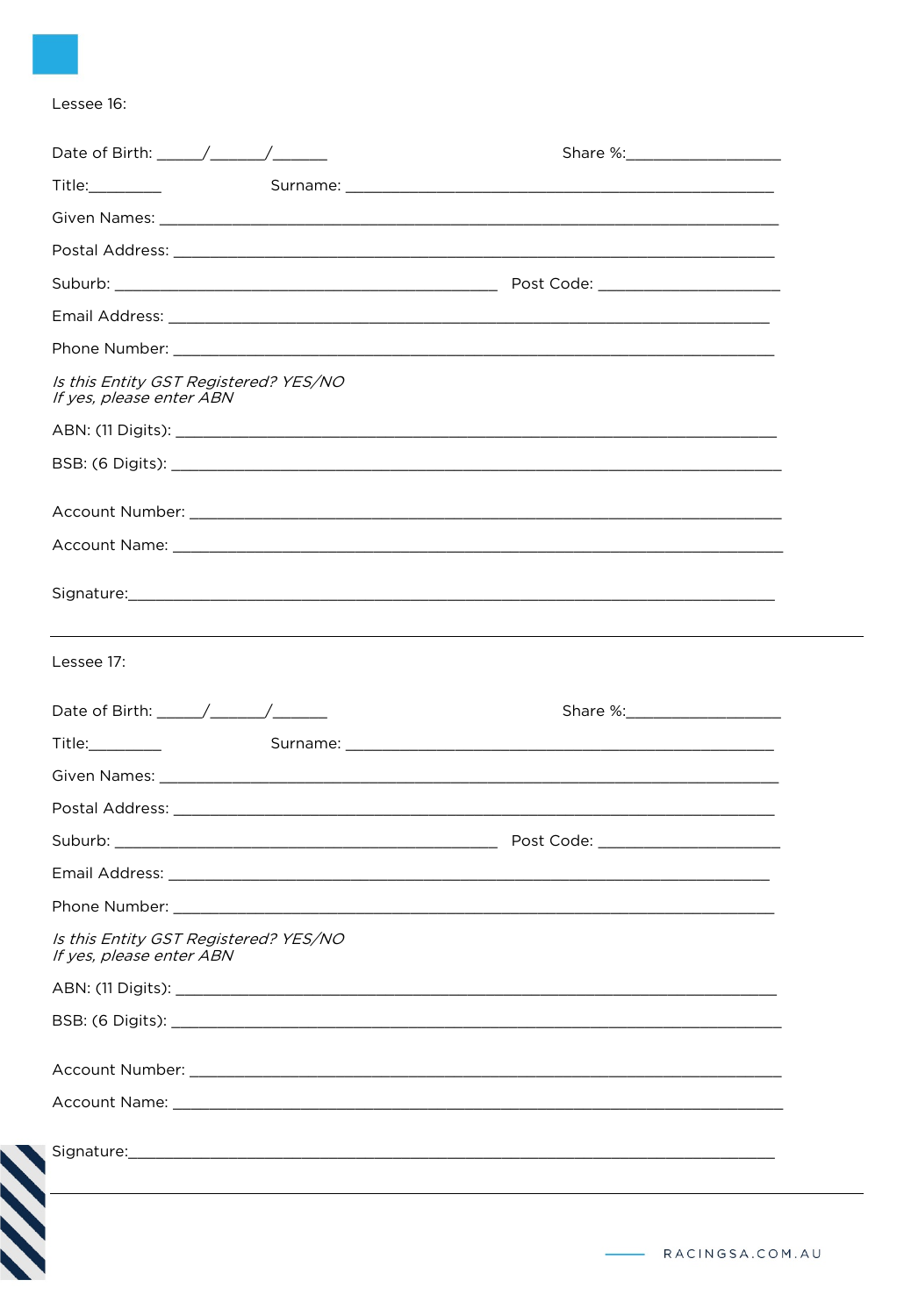# Lessee 18:

| Date of Birth: $\frac{1}{2}$ $\frac{1}{2}$ $\frac{1}{2}$ $\frac{1}{2}$ $\frac{1}{2}$ $\frac{1}{2}$ $\frac{1}{2}$ $\frac{1}{2}$ $\frac{1}{2}$ $\frac{1}{2}$ $\frac{1}{2}$ $\frac{1}{2}$ $\frac{1}{2}$ $\frac{1}{2}$ $\frac{1}{2}$ $\frac{1}{2}$ $\frac{1}{2}$ $\frac{1}{2}$ $\frac{1}{2}$ $\frac{1}{2}$ $\frac{1}{$ |  |
|--------------------------------------------------------------------------------------------------------------------------------------------------------------------------------------------------------------------------------------------------------------------------------------------------------------------|--|
| Title:_________                                                                                                                                                                                                                                                                                                    |  |
|                                                                                                                                                                                                                                                                                                                    |  |
| Postal Address: Note and Address and Address and Address and Address and Address and Address and Address and A                                                                                                                                                                                                     |  |
|                                                                                                                                                                                                                                                                                                                    |  |
|                                                                                                                                                                                                                                                                                                                    |  |
|                                                                                                                                                                                                                                                                                                                    |  |
| Is this Entity GST Registered? YES/NO<br>If yes, please enter ABN                                                                                                                                                                                                                                                  |  |
|                                                                                                                                                                                                                                                                                                                    |  |
|                                                                                                                                                                                                                                                                                                                    |  |
|                                                                                                                                                                                                                                                                                                                    |  |
|                                                                                                                                                                                                                                                                                                                    |  |
| Signature: Signature: Signature: Signature: Signature: Signature: Signature: Signature: Signature: Signature: Signature: Signature: Signature: Signature: Signature: Signature: Signature: Signature: Signature: Signature: Si                                                                                     |  |
|                                                                                                                                                                                                                                                                                                                    |  |
| Lessee 19:                                                                                                                                                                                                                                                                                                         |  |
|                                                                                                                                                                                                                                                                                                                    |  |
|                                                                                                                                                                                                                                                                                                                    |  |
| Date of Birth: $\frac{1}{\sqrt{1-\frac{1}{2}}}\left  \frac{1}{\sqrt{1-\frac{1}{2}}}\right $                                                                                                                                                                                                                        |  |
|                                                                                                                                                                                                                                                                                                                    |  |
|                                                                                                                                                                                                                                                                                                                    |  |
|                                                                                                                                                                                                                                                                                                                    |  |
|                                                                                                                                                                                                                                                                                                                    |  |
| Is this Entity GST Registered? YES/NO<br>If yes, please enter ABN                                                                                                                                                                                                                                                  |  |
|                                                                                                                                                                                                                                                                                                                    |  |
|                                                                                                                                                                                                                                                                                                                    |  |
|                                                                                                                                                                                                                                                                                                                    |  |
|                                                                                                                                                                                                                                                                                                                    |  |
| Signature: Signature: Signature: Signature: Signature: Signature: Signature: Signature: Signature: Signature: Signature: Signature: Signature: Signature: Signature: Signature: Signature: Signature: Signature: Signature: Si                                                                                     |  |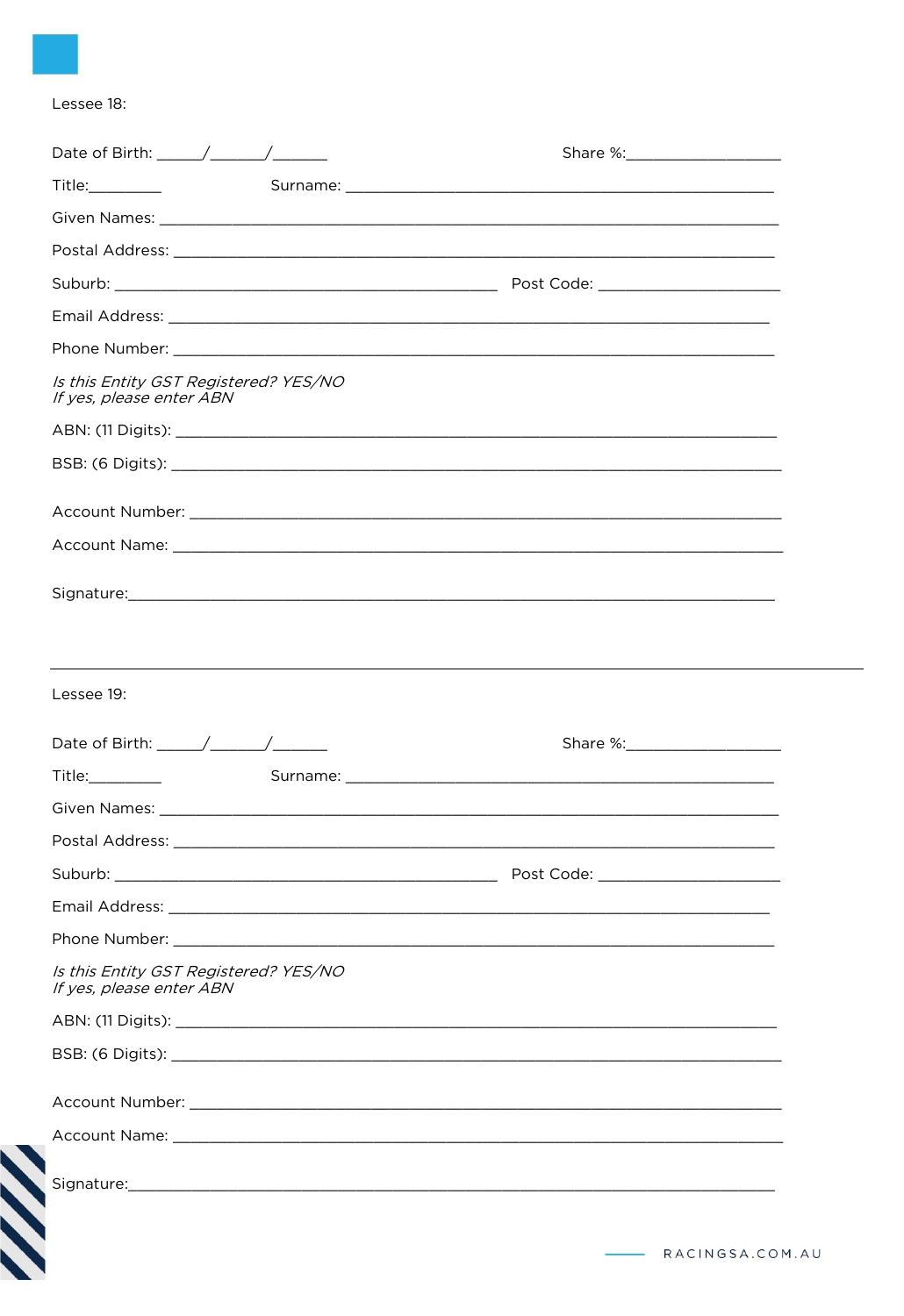#### Lessee 20:

| Title:__________                                                                                                                                                                                                                     |  |
|--------------------------------------------------------------------------------------------------------------------------------------------------------------------------------------------------------------------------------------|--|
|                                                                                                                                                                                                                                      |  |
|                                                                                                                                                                                                                                      |  |
|                                                                                                                                                                                                                                      |  |
|                                                                                                                                                                                                                                      |  |
|                                                                                                                                                                                                                                      |  |
| Is this Entity GST Registered? YES/NO<br>If yes, please enter ABN                                                                                                                                                                    |  |
|                                                                                                                                                                                                                                      |  |
|                                                                                                                                                                                                                                      |  |
| Account Name: <u>Discussion and the community of the community of the community of the community of the community of the community of the community of the community of the community of the community of the community of the c</u> |  |
|                                                                                                                                                                                                                                      |  |

**SSS**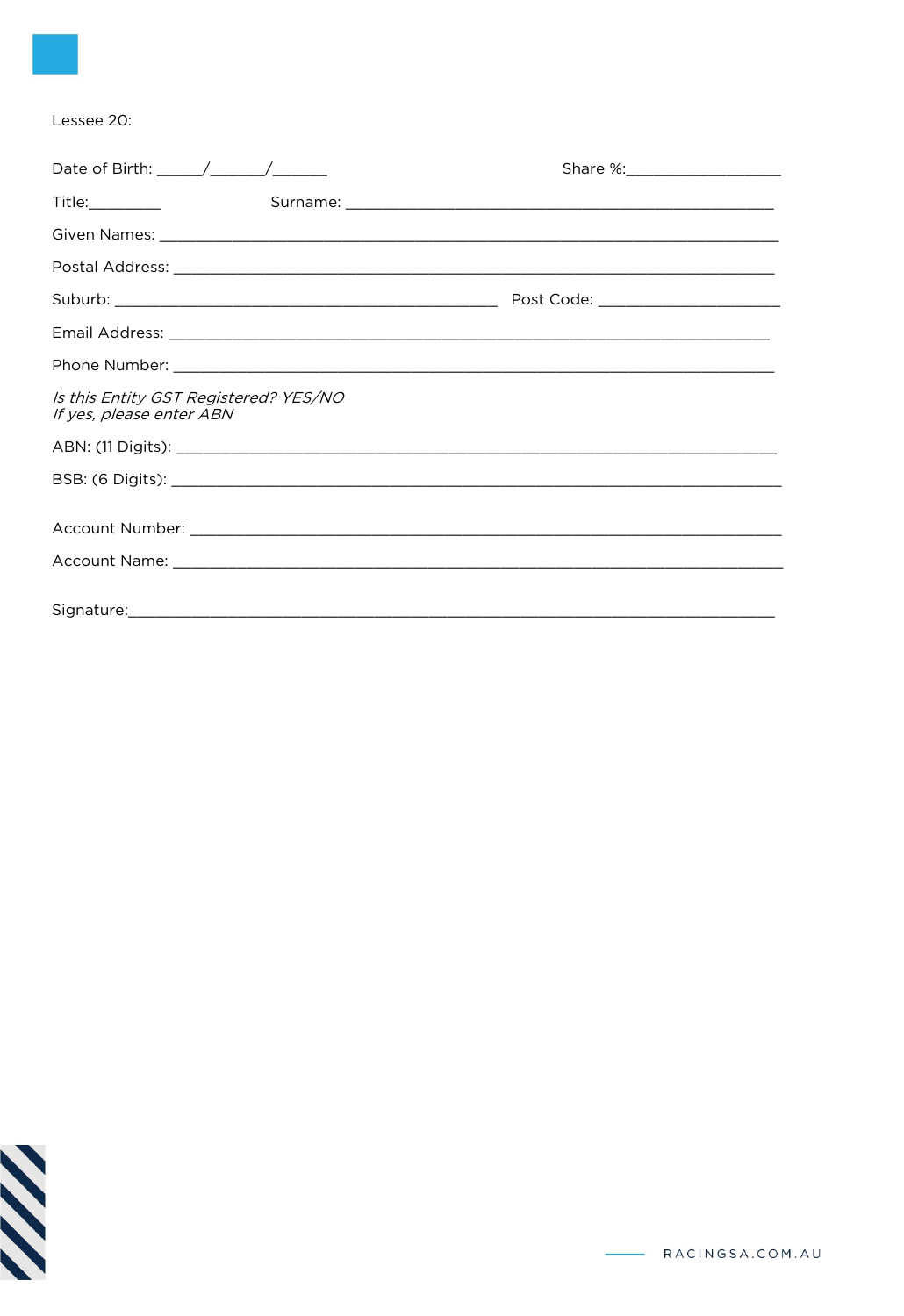# Syndicates - Additional Horse Notification

Any combination of more than 20 owner entities must be registered as a syndicate with a principal racing authority. The name of the registered syndicate must be shown on the application and be signed by the Manager. Whilst it is quite in order for a horse to be registered in the ownership of a company, firm or stud (as defined in AR.1), it cannot race in such ownership unless the company, firm or stud has been registered as a syndicate under the Australian Rules of Racing or the horse is leased to individuals. Each registered syndicate entering the ownership of this horse MUST complete the section below.

# Lease Disputes

Racing S.A. Limited receives numerous requests for advice in relation to disputes arising out of the leasing of racehorses.

Disputes generally arise from the addition of special clauses to the standard lease and it is clear that these special clauses are often added to the lease without any real thought being given to the meaning and consequences of those clauses.

Racing S.A. will not take sides in any such disputes and as their resolution through the Courts can often be an expensive and not always satisfactory procedure, everyone involved in the leasing of a horse is urged to consider carefully the implications of any special clauses before they are inserted in the standard lease agreement.

The existing forms make it clear that Racing S.A. accepts no responsibility for the due observance or non-observance of the lease arrangements and if there are any disputes, Thoroughbred Racing S.A. only has limited powers to intervene.

Accordingly, Racing S.A. urges everyone concerned to give more consideration in future to the wording and consequences of any special clauses.

It may be appropriate to provide, in case a dispute should arise, that the matter should first be referred to arbitration by a neutral person to be agreed upon in advance.

Such provision should be incorporated in the lease itself or in a letter of agreement. In that event there should be provision as to the costs of the arbitration and whether either party is entitled to legal representation.



Other problem areas arise in relation to the desire of many owners to nominate the trainer by whom a particular horse is to be trained and where and when it is to be spelled, etc. Here again everyone concerned is urged to take far more care about these matters and to agree on all these matters in advance so that no misunderstandings arise later when it is often very difficult to do anything about them.